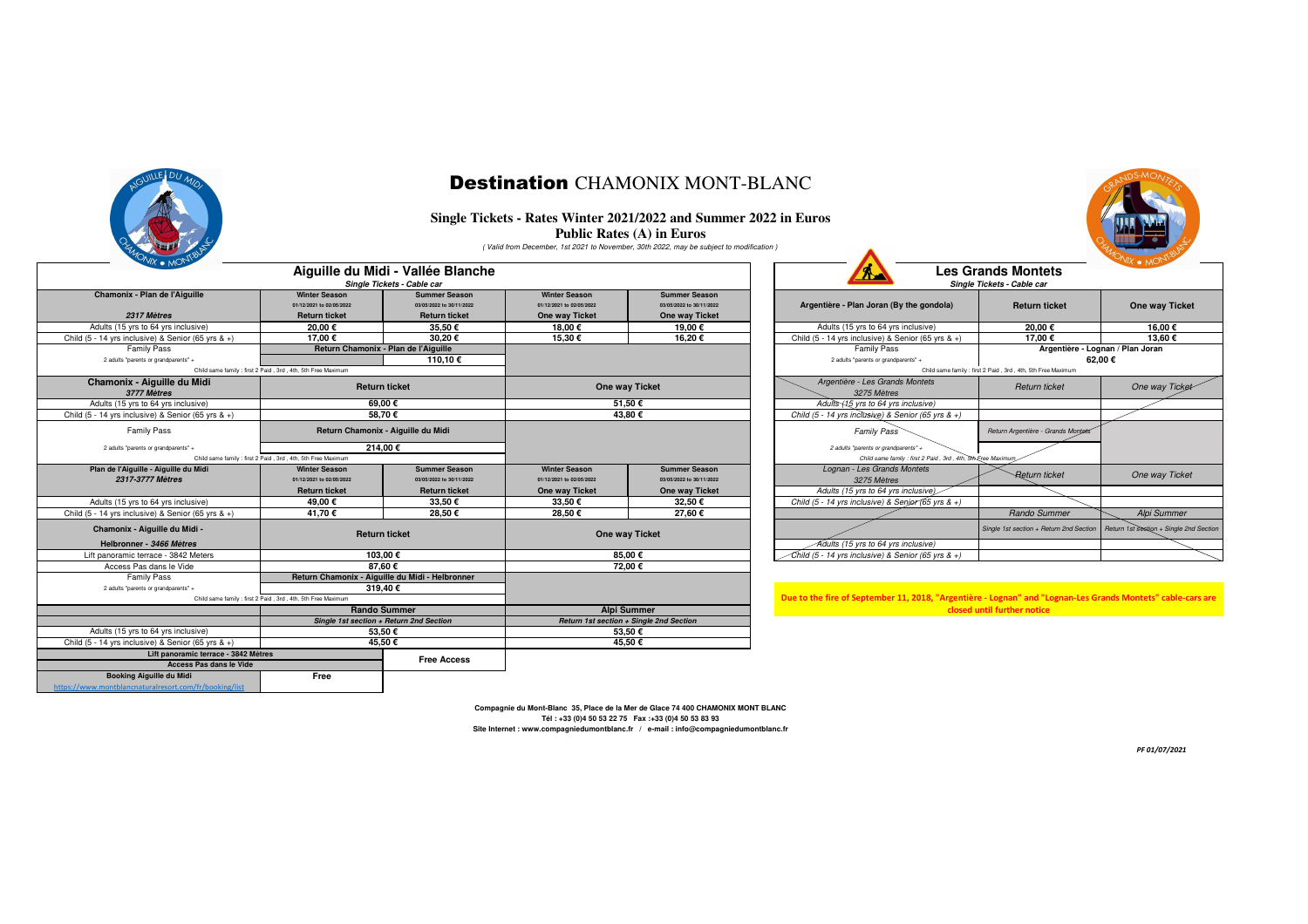

## Destination CHAMONIX MONT-BLANC

#### **Single Tickets - Rates Winter 2021/2022 and Summer 2022 in EurosPublic Rates (A) in Euros**

( Valid from December, 1st 2021 to November, 30th 2022, may be subject to modification )



|                                                                 | Flégère<br><b>Brévent</b>                                   |                    |                                                              | <b>DOMAINE DE BALME "Tour-Vallorcine"</b>             |                                                              |                                           |                                         |  |
|-----------------------------------------------------------------|-------------------------------------------------------------|--------------------|--------------------------------------------------------------|-------------------------------------------------------|--------------------------------------------------------------|-------------------------------------------|-----------------------------------------|--|
|                                                                 | Single tickets - Cable car                                  |                    |                                                              | Single tickets - Cable car                            |                                                              |                                           |                                         |  |
| <b>Chamonix - Planpraz</b>                                      |                                                             | Les Praz - Flégère |                                                              | Le Tour - Charamillon - Vallorcine                    | <b>Return Ticket</b>                                         | One way Ticket                            |                                         |  |
|                                                                 | <b>Return Ticket</b>                                        | One way Ticket     | <b>Return Ticket</b>                                         | One way Ticket                                        |                                                              |                                           |                                         |  |
| Adult (15 yrs to 64 yrs inclusive)                              | 20,00 €                                                     | 16,00 €            | 20,00 €                                                      | 16,00 €                                               | Adult (15 yrs to 64 yrs inclusive)                           | 20,00 €                                   | 16,00€                                  |  |
| Child (5 - 14 yrs inclusive) & Senior (65 yrs & $+$ )           | 17,00 €                                                     | 13,60 €            | 17,00 €                                                      | 13,60€                                                | Child (5 - 14 yrs inclusive) & Senior (65 yrs $\&$ +)        | 17,00 €                                   | 13,60€                                  |  |
| <b>Family Pass</b>                                              | Return Chamonix - Planpraz                                  |                    | Return Les Praz - Flégère                                    |                                                       | <b>Family Pass</b>                                           | Return Le Tour - Charamillon - Vallorcine |                                         |  |
| 2 Adult "parents or grandparents" +                             |                                                             | 62.00€             |                                                              | 62,00€                                                | 2 Adult "parents or grandparents" +                          | 62,00 €                                   |                                         |  |
| Child same family: first 2 Paid, 3rd, 4th, 5th Free Maximum     |                                                             |                    |                                                              |                                                       | Child same family : first 2 Paid, 3rd, 4th, 5th Free Maximum |                                           |                                         |  |
|                                                                 |                                                             | Planpraz - Brévent | Flégère - Index                                              |                                                       | <b>Charamillon - Col de Balme</b>                            | <b>Return Ticket</b>                      | One way Ticket                          |  |
|                                                                 | <b>Return Ticket</b>                                        | One way Ticket     | <b>Return Ticket</b>                                         | One way Ticket                                        |                                                              |                                           |                                         |  |
| Adult (15 yrs to 64 yrs inclusive)                              | 16,00 €                                                     | 10,00 €            | 12,00 €                                                      | 10,00€                                                | Adult (15 yrs to 64 yrs inclusive)                           | 12,00 €                                   | 10,00€                                  |  |
| Child (5 - 14 yrs inclusive) & Senior (65 yrs & +)              | 13,20€                                                      | 8,50€              | 10,20€                                                       | 8,50€                                                 | Child (5 - 14 yrs inclusive) & Senior (65 yrs & +)           | 10,20€                                    | 8,50€                                   |  |
|                                                                 | <b>Chamonix - Brévent</b>                                   |                    | Les Praz - Index                                             |                                                       |                                                              | <b>Return Ticket</b>                      |                                         |  |
|                                                                 | <b>Return Ticket</b>                                        | One way Ticket     | <b>Return Ticket</b>                                         | One way Ticket                                        | Le Tour - Col de Balme                                       |                                           | One way Ticket                          |  |
| Adult (15 yrs to 64 yrs inclusive)                              | 35,50€                                                      | 26,00 €            | 32,00 €                                                      | 26,00€                                                | Adult (15 yrs to 64 yrs inclusive)                           | 32,00 €                                   | 26,00€                                  |  |
| Child $(5 - 14$ yrs inclusive) & Senior $(65$ yrs & +)          | 30,20€                                                      | 22,10 €            | 27,20€                                                       | 22,10€                                                | Child (5 - 14 yrs inclusive) & Senior (65 yrs $\&$ +)        | 27,20€                                    | 22,10€                                  |  |
| <b>Family Pass</b>                                              | <b>Return Les Praz - Index</b><br>Return Chamonix - Brévent |                    | <b>Family Pass</b>                                           | Return Le Tour - Col de Balme                         |                                                              |                                           |                                         |  |
| 110.10€<br>2 Adult "parents or grandparents" +                  |                                                             | 99,20€             |                                                              | 2 Adult "parents or grandparents" +                   | 99,20€                                                       |                                           |                                         |  |
| Child same family : first 2 Paid, 3rd, 4th, 5th Free Maximum    |                                                             |                    | Child same family : first 2 Paid, 3rd, 4th, 5th Free Maximum |                                                       |                                                              |                                           |                                         |  |
|                                                                 | <b>Rando Summer</b>                                         |                    | Alpi summer                                                  |                                                       |                                                              | <b>Rando summer</b>                       | Alpi summer                             |  |
|                                                                 | Single 1st section + Return 2nd Section                     |                    | Return 1st section + Single 2nd Section                      |                                                       |                                                              | Single 1st section + Return 2nd Section   | Single 1st section + Return 2nd Section |  |
| Adult (15 yrs to 64 yrs inclusive)                              | 27,50€                                                      |                    | 27,50€                                                       |                                                       | Adult (15 yrs to 64 yrs inclusive)                           | 27,50€                                    | 27,50€                                  |  |
| 23,40€<br>Child (5 - 14 yrs inclusive) & Senior (65 yrs $\&$ +) |                                                             |                    | 23,40€                                                       | Child (5 - 14 yrs inclusive) & Senior (65 yrs $\&$ +) | 23,40€                                                       | 23,40€                                    |                                         |  |

**Site Internet : www.compagniedumontblanc.fr / e-mail : info@compagniedumontblanc.fr Compagnie du Mont-Blanc 35, Place de la Mer de Glace 74 400 CHAMONIX MONT BLANCTél : +33 (0)4 50 53 22 75 Fax :+33 (0)4 50 53 83 93**

*PF 01/07/2021*